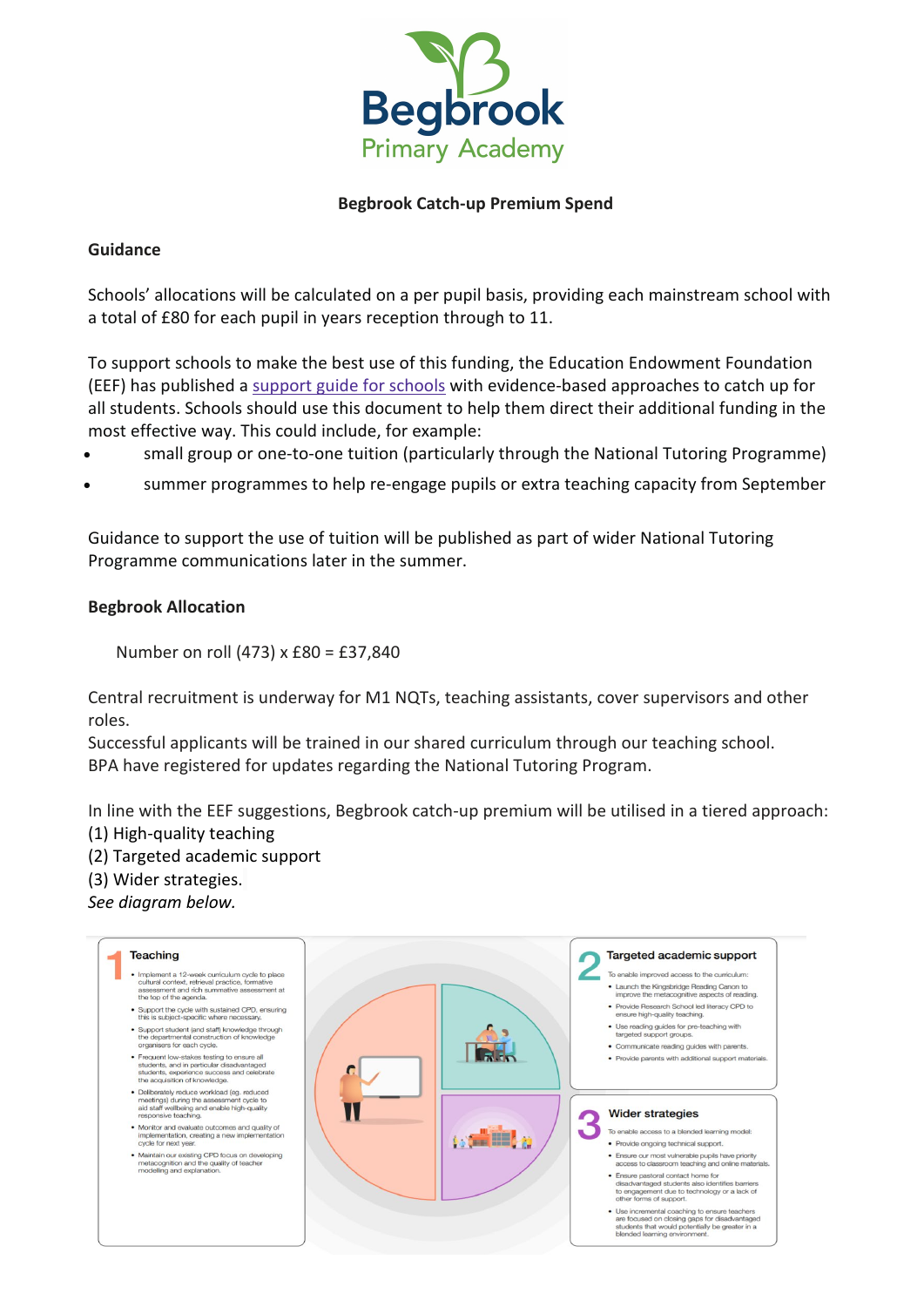# **1. High quality teaching**

To support teachers' CPD and workload, we will be basing staff development around the following areas of teaching practice. We intend to support teachers with understanding which elements of this framework are most important for them and develop more bespoke CPD packages that are suitable for career stage and current expertise. This process will take place through staff meetings, INSET and professional development plans (our model for performance management).

| <b>Understanding Learning</b>  | <b>Subject Pedagogy</b>        | <b>Curriculum</b>               |
|--------------------------------|--------------------------------|---------------------------------|
| Learning is a complex process  | The most effective teachers    | The content and structure of a  |
| that brings about long-term    | have a deep understanding of   | curriculum provides the         |
| changes in knowledge and       | how pupils grasp and develop   | framework for successful        |
| ability.                       | subject-specific content and   | learning.                       |
| Understanding how children     | skills.                        | Applying a strategic approach   |
| learn forms the foundation for | Advancing subject pedagogy is  | to curriculum planning          |
| effective teaching.            | a valuable and continuous      | supports all pupils to access   |
| • Memory                       | process for teachers.          | and succeed in their learning.  |
| • Sequencing                   | • How children comprehend      | • Curriculum design             |
| • Metacognition                | subject specific content       | • Sequencing, linking &         |
|                                | · Identifying misconceptions   | schema                          |
|                                | • Subject language &           | • Academic literacy             |
|                                | threshold concepts             |                                 |
| <b>Teaching</b>                | <b>Assessment</b>              | <b>Behaviour</b>                |
| The choices teachers make      | Assessment underpins good      | Creating an inclusive learning  |
| about how to plan and teach    | teaching.                      | environment in which pupils'    |
| lessons has a significant      | Gaining insights into how      | feel safe helps to support      |
| impact on pupil learning.      | much a pupil has understood    | learning and personal           |
| Identifying how best to        | and is able to do creates the  | development. Establishing a     |
| structure pupils' learning is  | opportunity for adaptive       | positive, predictable and       |
| fundamental to great teaching. | teaching that is responsive to | inclusive classroom culture     |
| • Instruction                  | the needs of all learners.     | through high expectations and   |
| • Modelling                    | • Effective design             | consistent routines establishes |
| • Practise                     | • Formative assessment         | the foundations for learning.   |
|                                |                                | • Structure & routine           |
|                                | • Feedback                     |                                 |
|                                |                                | • Self-regulation               |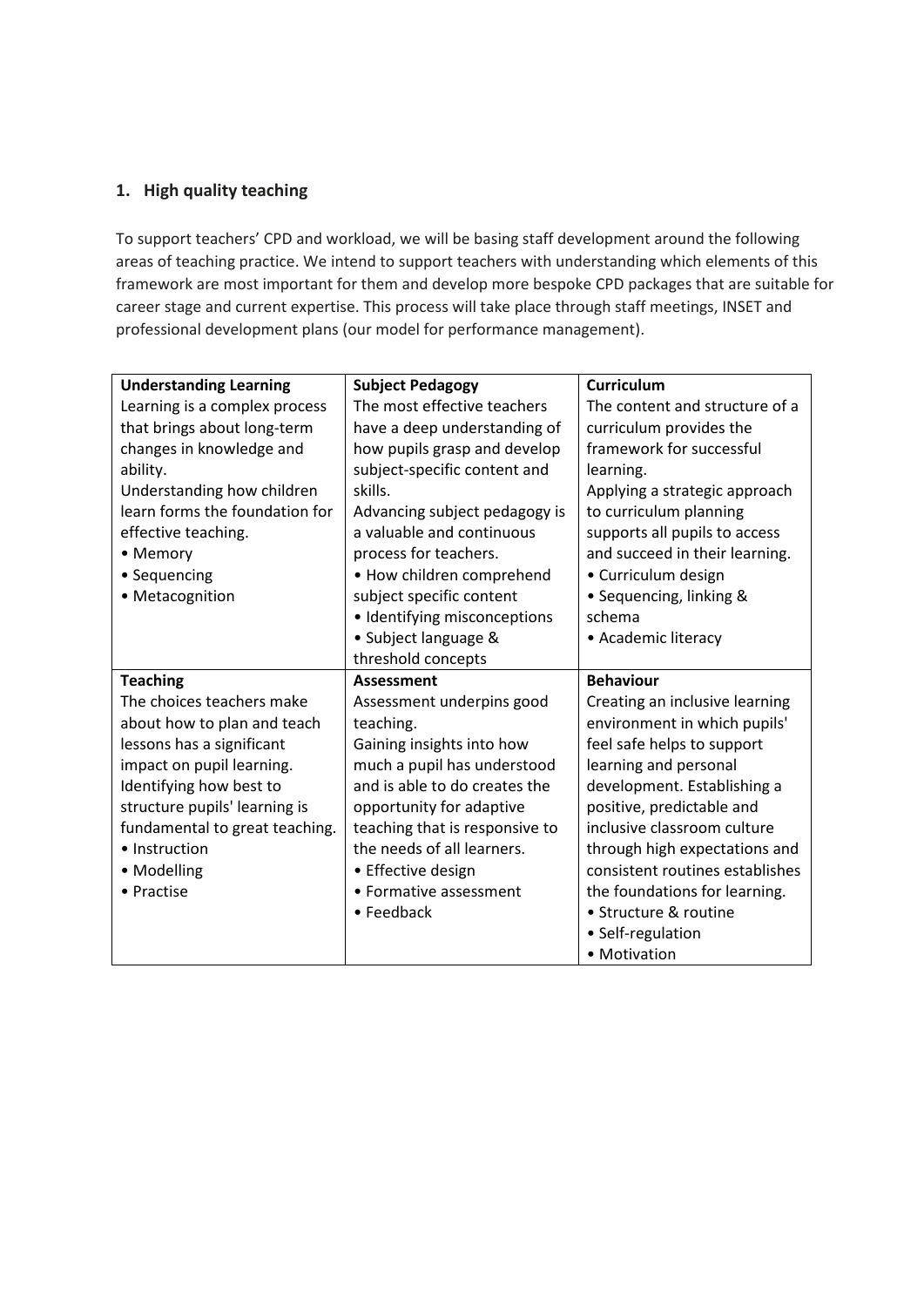# **2. Targeted academic support**

| Type of support                                            | Rationale                                                                                        |
|------------------------------------------------------------|--------------------------------------------------------------------------------------------------|
| "Find the Gap, Plug the Gap"                               | PiXL aims to support the promotion of                                                            |
| Utilising centrally recruited teacher to support           | excellence for pupils. One of the strategic                                                      |
| PiXL approach "Find the gap: plug the gap" to              | approach's PiXL promote within every                                                             |
| be used to target key marginals and monitor                | day teaching, is through effective use of data to                                                |
| progress. This is implemented in all year                  | sharpen the focus on the key gaps in students                                                    |
| groups throughout the school                               | learning, and then the implementation of                                                         |
| Core team meetings are held on a fortnightly               | specific personalised intervention for each                                                      |
| basis to review and monitor progress (weekly               | student to enhance standards. This is achieved                                                   |
| for Y6)<br>Therapies are delivered for children identified | through, what PiXL term DTT (diagnosis,                                                          |
| as falling behind, including PP children                   | therapy and testing) and is essentially a<br>cohesive formalised AfL approach.                   |
|                                                            |                                                                                                  |
| <b>NELI</b>                                                | The Nuffield Early Language Intervention (NELI)                                                  |
| Early language intervention for children in                | is an evidence-based oral language intervention                                                  |
| <b>EYFS</b>                                                | for children in nursery and reception who show                                                   |
| It is delivered over 30 weeks by teaching                  | weakness in their oral language skills and who                                                   |
| assistants in groups of three to four children.            | are therefore at risk of experiencing difficulty                                                 |
|                                                            | with reading.                                                                                    |
|                                                            | Prior to the lockdown period, early language                                                     |
|                                                            | development was historically an area of focus                                                    |
|                                                            | as many children in EYFS have not attended                                                       |
|                                                            | nurseries or pre-schools for an extended<br>period. There is an increased likelihood of this     |
|                                                            | remaining the case.                                                                              |
|                                                            |                                                                                                  |
| <b>Bug Club</b>                                            | The use of a systematic phonics programme is                                                     |
| Access to high quality, phonetically decodable             | supported by very extensive evidence. Seven                                                      |
| texts that support children to become fluent               | meta-analyses, which include studies of 5-7-                                                     |
| readers.                                                   | year-old pupils, have consistently demonstrated                                                  |
|                                                            | the impact of phonics on early reading.                                                          |
|                                                            | The delivery of phonics lessons is possible                                                      |
|                                                            | remotely, however children need to practice                                                      |
|                                                            | using their phonics to read in order to develop<br>fluency. Accessing physical texts during this |
|                                                            | period is complex and difficult to organise.                                                     |
|                                                            | Access to a bank of digital texts will allow us to                                               |
|                                                            | support children who are in school, or having to                                                 |
|                                                            | learn from home, seamlessly.                                                                     |
| Fluency through engaging practise                          | Children need to practise some things                                                            |
| Prioritising elements of learning that require             | extensively to develop their automaticity.                                                       |
| repeated and extended practise to develop                  | However, we know that if children are                                                            |
| automaticity.                                              | disengaged from their practise, then this                                                        |
|                                                            | practise will not have impact on the child's                                                     |
|                                                            | long-term memory.                                                                                |